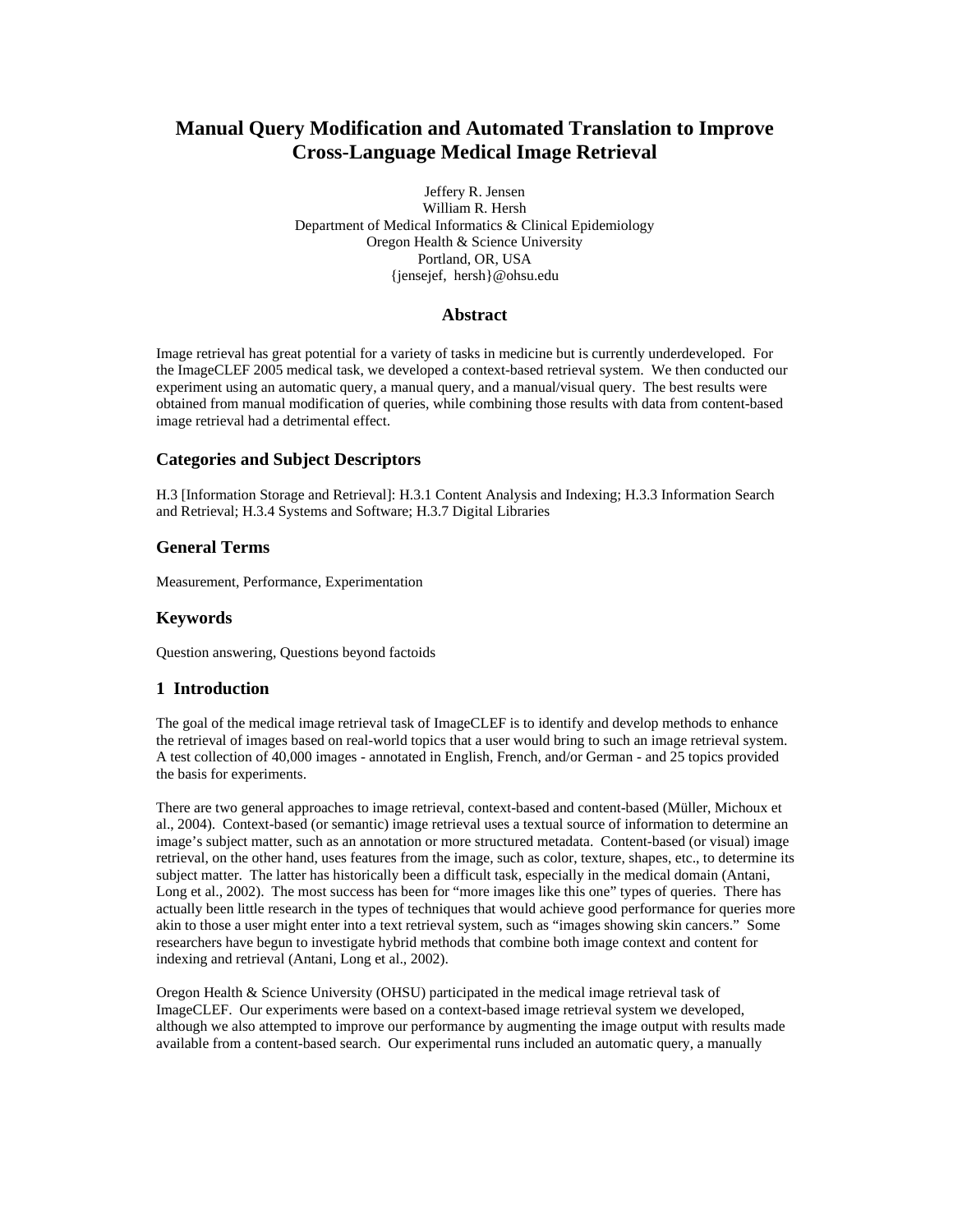modified query with automated translation, and a manual/visual query (the manual query refined with the results of a content-based search).

### **2 System Overview**

Our web-based system was developed using open-source products from the Apache Software Foundation, such as Lucene and Tomcat. The core of the system is Java Servlet that uses Lucene and other tools to index and retrieve the text of annotations ("documents") associated with each image. The Servlet uses two main components, a Library and Lucene. The Library builds a data structure to manage the ImageCLEF data, whereas Lucene provides the functionality for the Indexer and Searcher objects. The Indexer indexes the textual annotations of the images, while the Searcher retrieves documents from the indexed data. Tomcat is used to host the system and administer basic levels of security for the ImageCLEF data. Figure 1 shows a graphical overview of our system.

The system works as follows. The query is sent to the system as a search-request. The Servlet then forwards the search-request to the Searcher object. The Searcher object performs the search and builds a result set from the Library. The result set is then returned to the Servlet to be displayed to the user. The user can then navigate through the results or perform a new search, if desired.

In order to index the image annotations, we developed a library component to represent the data. The library consists of collections (CASImage, MIR, PathoPic and Peir), cases, images and their respective annotations. Each collection consists of one or more cases; each case contains one or more images, and one or more annotations; and each image contains one or more annotations. Each annotation is an XML document describing either the case or an image.



Figure 1 - The dashed line represents the components that were developed from Lucene, and Tomcat, which is represented by the dotted line, hosts the entire system.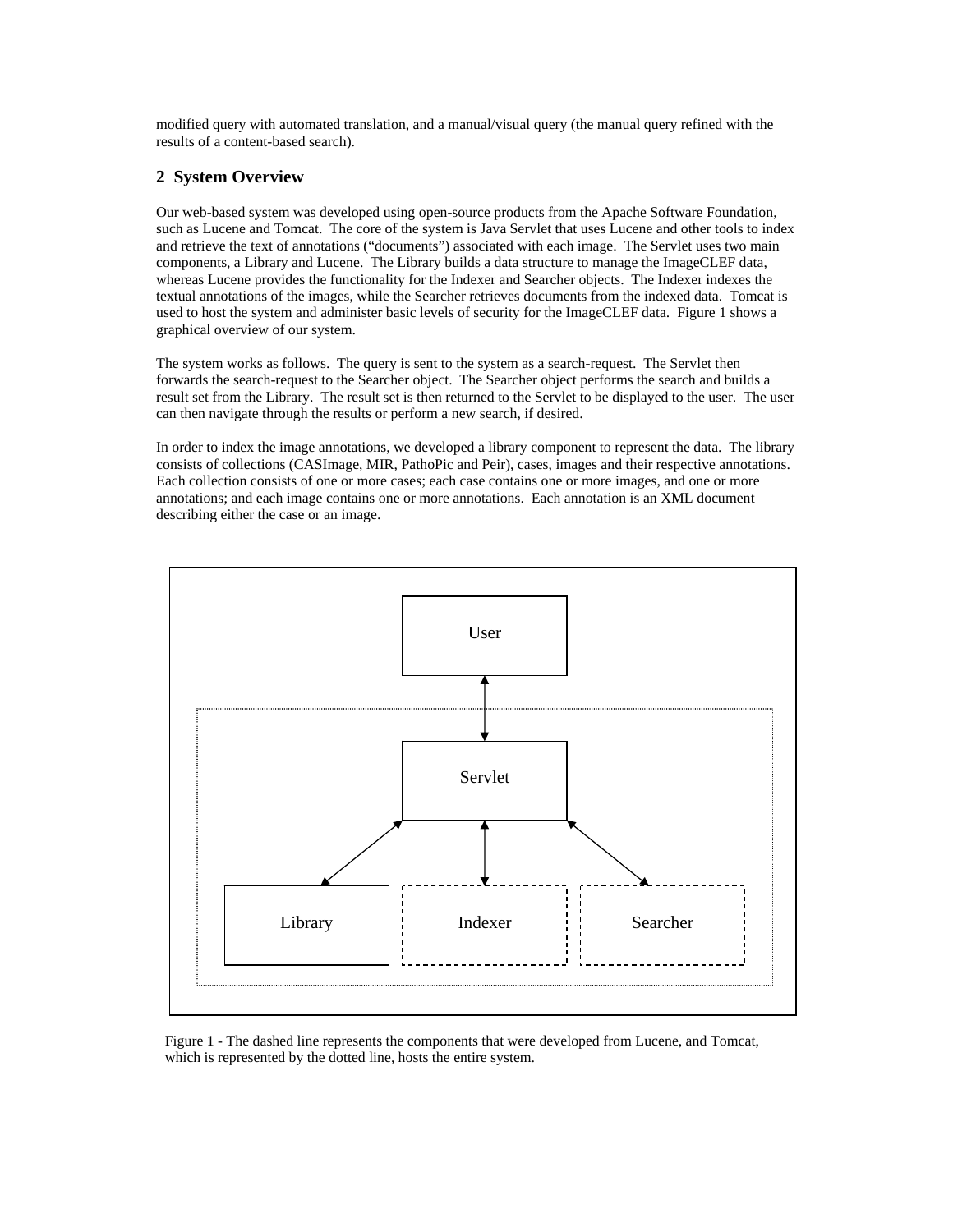Apache Lucene is a freely available and fully featured search engine (lucene.apache.org), which we have used in other retrieval evaluation forums, such as the Text Retrieval Conference (TREC) Genomics Track (Cohen, Hersh et al., 2005). Documents are indexed by parsing of individual words within them and weighting via inverse document frequency (IDF) and term frequency (TF) functions.

Lucene is distributed with a variety of Analyzers for textual indexing. We chose Lucene's Standard Analyzer, which supports acronyms, floating point numbers, as well as the lowercasing and stop word removal. The Standard Analyzer was chosen to bolster precision. Each annotation, within the library, was indexed with three data fields, which consisted of a collection name, a file name and the contents of the file to be indexed. However, we indexed each annotation without the use of an XML parser. Therefore, every element was indexed along with its corresponding value.

Lucene provides an application program interface (API) and robust query language that supports a variety of term modifiers and searching operators. It supports two different types of terms for searching, single and phrase. These terms can be searched over the entire Library, or over specific data fields. As our data contains specific fields (the collection name, file name, and the contents of the file to be indexed), users can search over a specific collection or retrieve a known case or image.

As with most information retrieval systems, Lucene uses a scoring algorithm that sums for each query term in each document the product of the TF, the IDF, the boost factor of the term, the normalization of the document, the fraction of query terms in the document, and the normalization of the weight of the query terms, for each term in the query. The score of document d for query q consisting of terms t is calculated as follows:

$$
score(q, d) = \sum_{t in q} tf(t, d) * idf(t) * boost(t, d) * norm(d, t) * frac(t, d) * norm(q)
$$

where:  $tf(t.d) = term frequency of term t in document d$  $idf(t)$  = inverse document frequency of term t  $boost(t,d) = boost for term t in document d$  $norm(t.d) = normalization of d with respect to t$  $frac(t,d)$  = fraction of t contained in d  $norm(q) = normalization of query q$ 

## **3 Retrieval**

OHSU submitted three official runs for ImageCLEF 2005 medical image retrieval track. These included two that were purely text-based, and one that employed a combination of textual and visual searching methods.

Our first run (OHSUauto) was purely text-based. This run was a "baseline" run of sorts, just using the text in the topics as provided with the unmodified Lucene system. We used the translations into French and German that were also provided with the topics. We took all of the images associated with each retrieved annotation for our ranked image output.

For our second run (OHSUman), we carried out manual modification of the query for each topic. For some topics, the keywords were expanded or mapped to more specific terms. Therefore, the search statements for this run were more specific. For example, one topic focused on chest x-rays showing an enlarged heart, so we added a term like *cardiomegaly*. Since the manual modification resulted in no longer having accurate translations, we "expanded" the manual queries with translations that were obtained from Babelfish (http://babelfish.altavista.com). The newly translated terms were added to the query with the text of each language group (English, German, and French) connecting via a union (logical OR). Figure 2 shows a sample query from our second run, OHSUman.

 $(AP^2 PA^2)$  anteroposterior<sup> $\land$ 2</sup> posteroanterior $\land$ 2 thoracic thorax cardiomegaly $\land$ 3 heart coeur)

Figure 2 - Manual query for topic 12.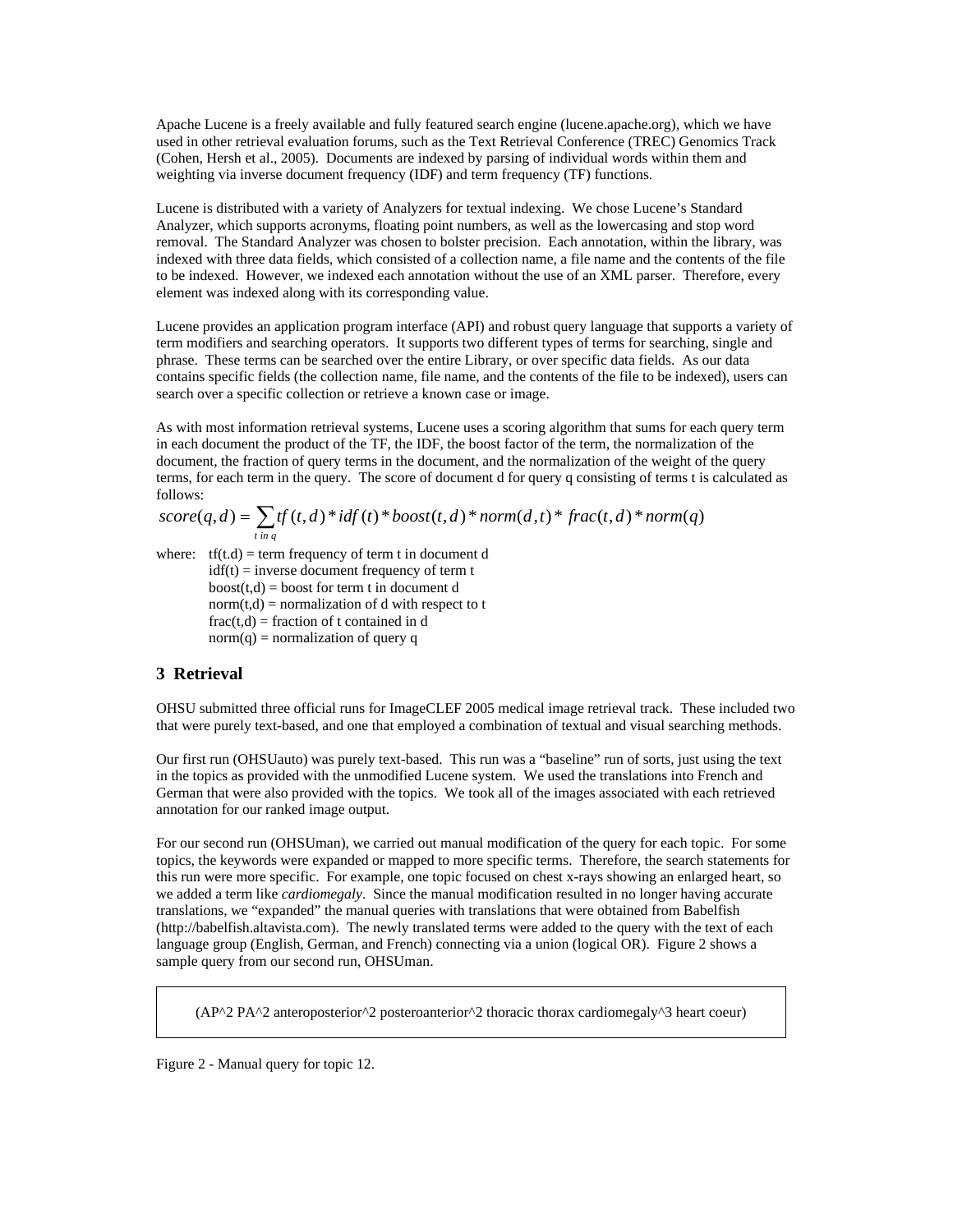In addition to the minimal term mapping and/or expansion, we also increased the significance for a group of relevant terms using Lucene's "term boosting" function. For example, for the topic focusing on chest x-rays showing an enlarged heart; we increased the significance of documents that contained the terms, *chest* and *xray* and *posteroanterior* and *cardiomegaly*, while the default significance was used for documents that contained the terms, *chest* or *x-ray* or *posteroanterior*, or *cardiomegaly*. This strategy was designed to give a higher rank to the more relevant documents within a given search. Moreover, this approach attempted to improve the precision of the results from our first run. Similar to the OHSUauto run, we returned all images associated with the retrieved annotation.

Our third run (OHSUmanviz) used a combination of textual and visual searching methods. We took the image output from OHSUman and excluded all documents that were not retrieved by the University of Geneva content-based "baseline" run (GE\_M\_4g.txt). In other words, we performed an intersection (logical AND) between the OHSUman and GE\_M\_4g.txt runs as a "combined" context-based and content-based run.

#### **4 Results**

Our automatic query run (OHSUauto) had the largest number of images returned for each topic. The MAP for this run was extremely low at 0.0403, which fell below the median (0.11) of the 9 submissions in the "text-only automated" category.

The manually modified queries run (OHSUman) for the most part returned large numbers of images. However, there were some topics for which it returned fewer images than the OHSUauto run. Two of these topics were those that focused on Alzheimer's disease and hand-drawn images of a person. This run was placed in the "text-only manual" category and achieved an MAP of 0.2116. Despite being the only submission in this category, this technique managed to score above the "text-only automatic" category, and as such was the best text-only run.

When we incorporated visual retrieval data (OHSUmanviz), our queries returned the smallest number images for each topic. The intent was to improve precision of the results from the previous two techniques. This run was placed in the "text and visual manual" category, and achieved an MAP of 0.1601, which was the highest score in this category. We were surprised to see that this technique's performance was less than that of our manual query technique. Recall, that both, our manual and manual/visual, techniques used the same textual queries. Therefore the difference in the overall score was a result of the visual refinement.

Figure 3 illustrates the number of images returned by each of the techniques, while Figure 4 show MAP per query for each run. Even though the fully automatic query technique consistently returned the largest number of images on a per-query basis, this approach rarely outperformed the others. Whereas the manual query technique did not consistently return large numbers of images for each query, it did return a good proportion of relevant images for each query. The manual/visual query technique found a good proportion of relevant images but clearly eliminated some images that the text-only search found, resulting in decreased performance.

We also noticed that all of our techniques did not perform well for queries 11-17 and 20-22. The majority of these topics were seeking radiographs, ranging from x-rays, CT scans, and MRI scans. We hope to carry out further analysis to identify other patterns where our approaches failed and, more importantly, where other techniques may provide benefit.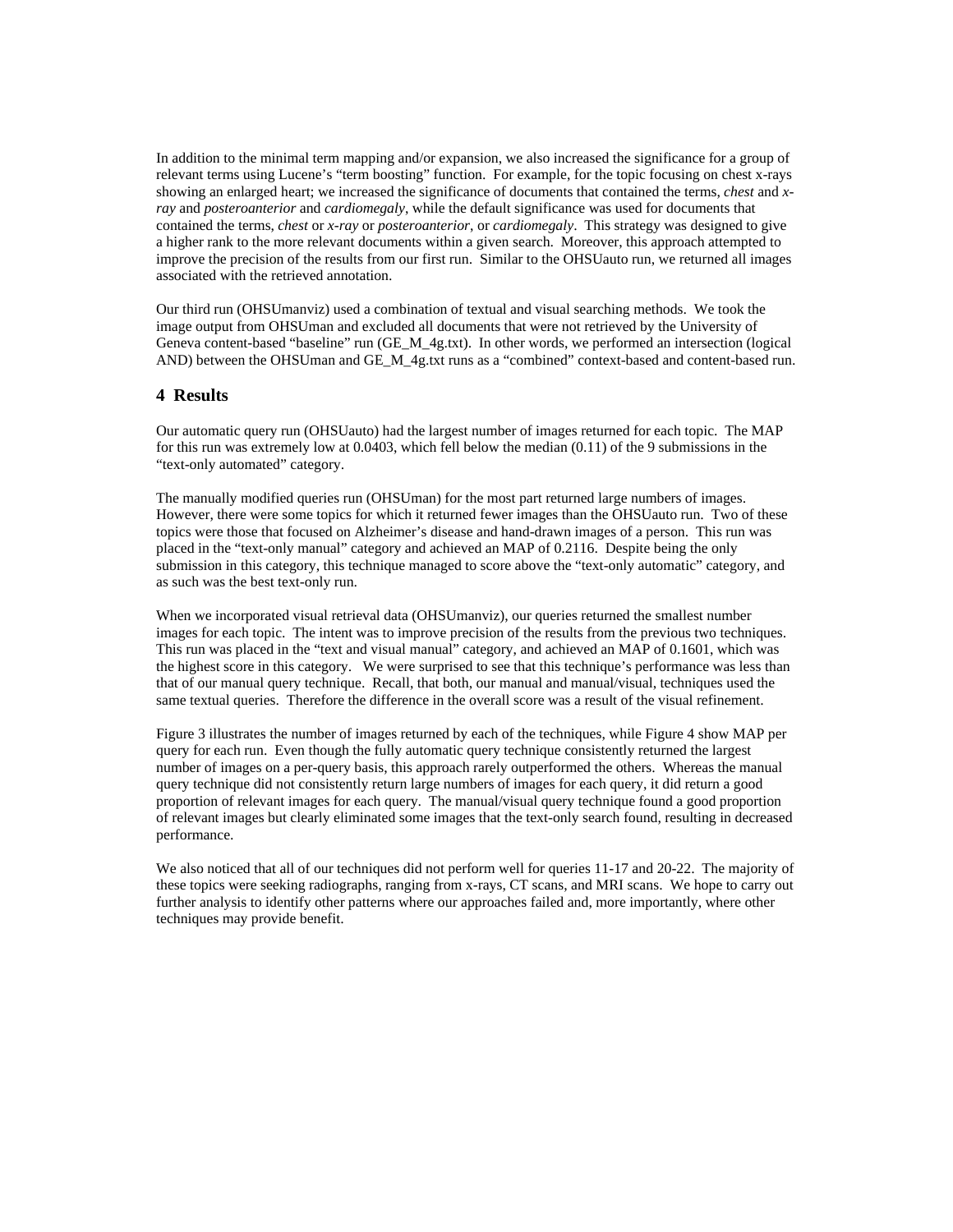

Figure 3 - Number of images returned per query, for each technique



Figure 4 - Mean average precision (MAP) per query for each technique